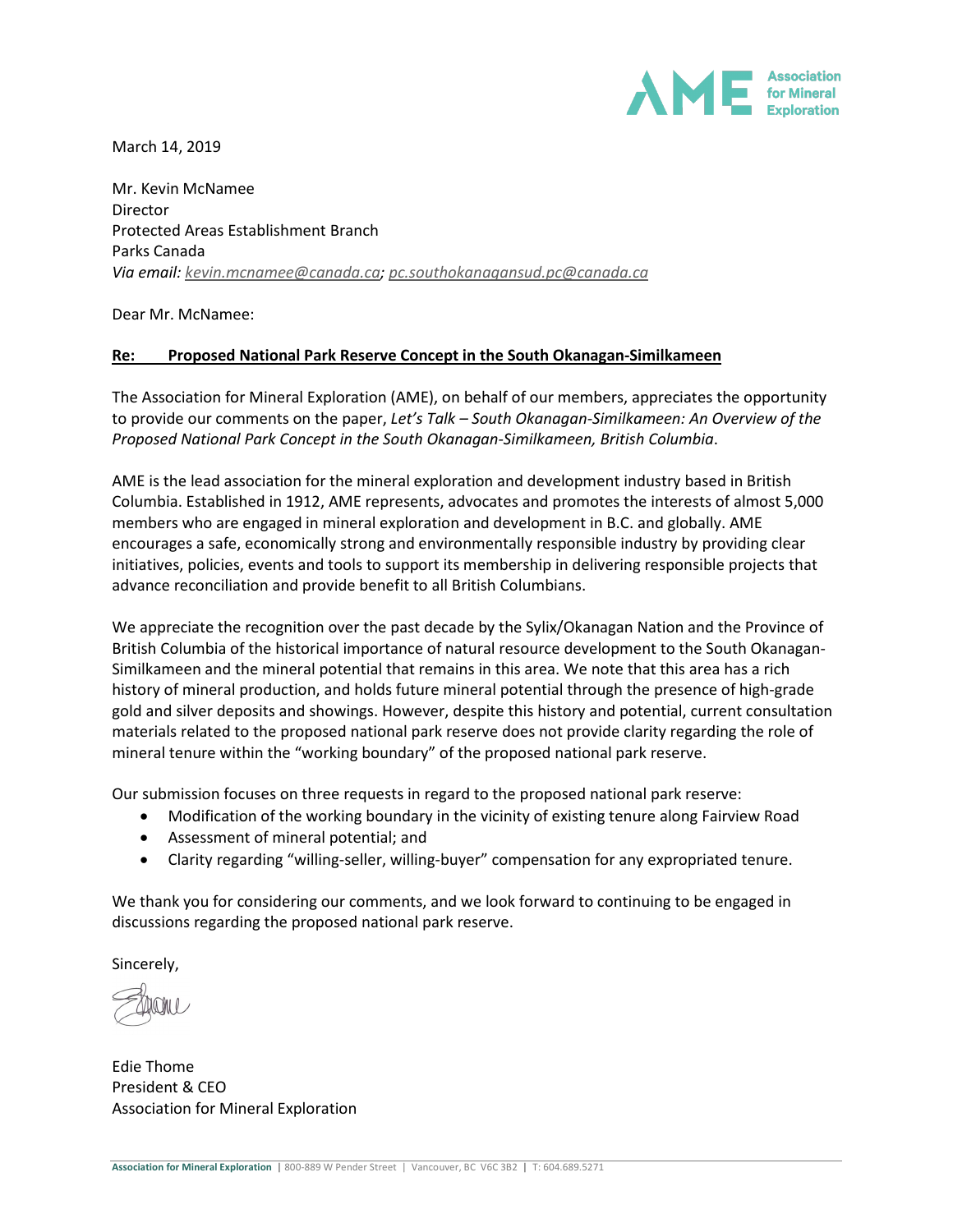

cc: The Hon. Catherine McKenna, Minister of Environment and Climate Change Canada The Hon. Amarjeet Sohi, Minister of Natural Resources Canada Sean Fraser, Parliamentary Secretary, Environment and Climate Change Canada Hon. Doug Donaldson, B.C. Minister of Forests, Lands, Natural Resource Operations and Rural Development Hon. George Heyman, B.C. Minister of Environment Climate Change Strategy Hon. Michelle Mungall, B.C. Minister of Energy, Mines and Petroleum Resources AME Board of Directors Peter Robb, Assistant Deputy Minister, B.C. Ministry of Energy, Mines and Petroleum Resources Jim Standen, Assistant Deputy Minister, B.C. Ministry of Environment and Climate Change Strategy Richard Manwaring, Assistant Deputy Minister, Regional Operations South, B.C. Ministry of Forests, Lands, Natural Resource Operations and Rural Development Sean Rogers, Director, Natural Resources Canada Sarah Boyle, Project Manager, South Okanagan-Similkameen National Park Reserve, Parks Canada Pierre Gratton, President and CEO, Mining Association of Canada Lisa McDonald, Executive Director, Prospectors and Developers Association of Canada Lindsay Kislock, Vice President, Mining Association of British Columbia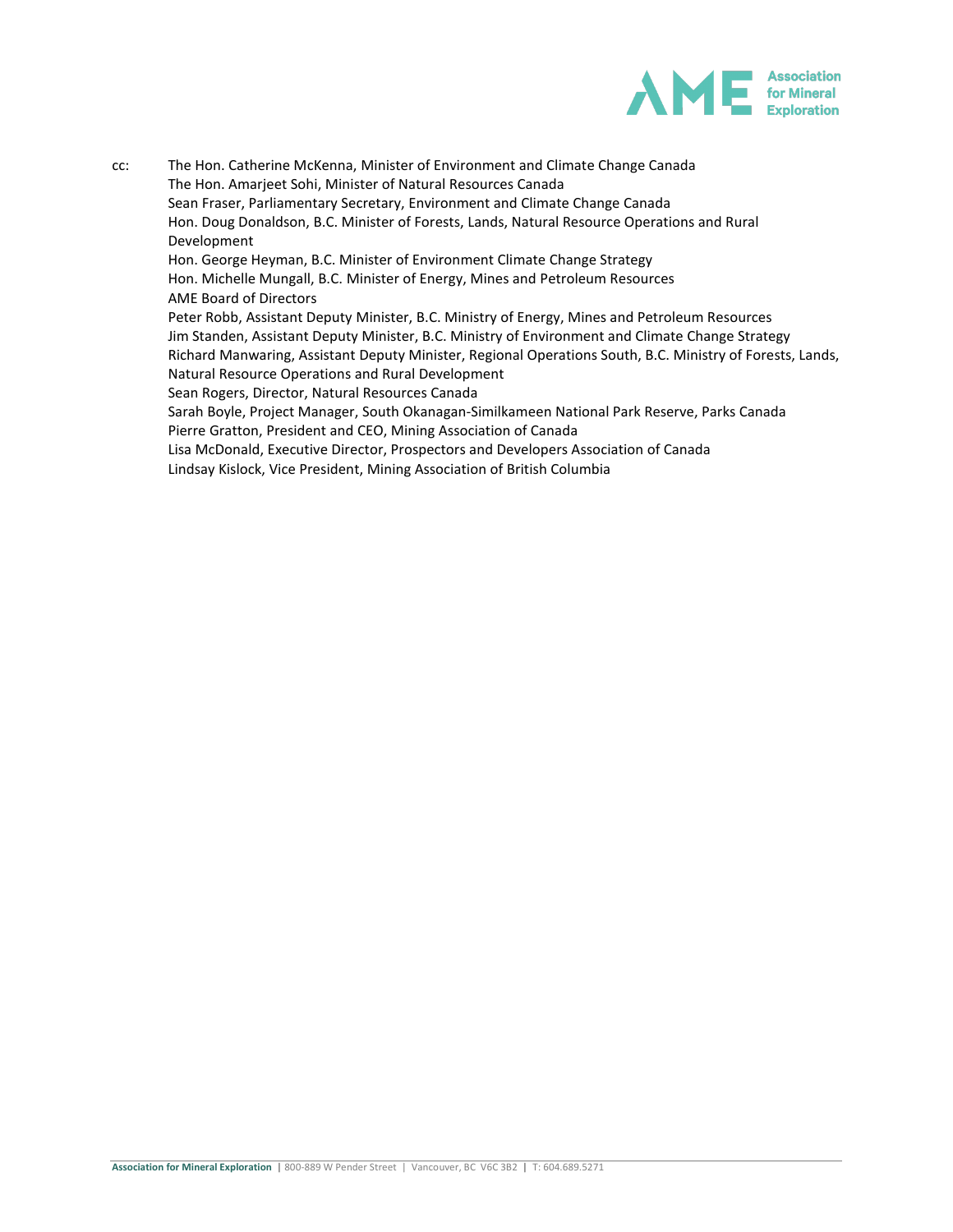

## **MINERAL EXPLORATION IN THE SOUTH OKANAGAN - SIMILKAMEEN**

The Association for Mineral Exploration (AME) supports the responsible and sustainable development of British Columbia's natural resources. We recognize the importance of protecting biologically diverse and rare ecosystems and in reconciliation with Indigenous groups, which includes the renewal of nation-tonation relationships between the federal government and Sylix/Okanagan Nation. We also support sustainable economic development.

Mineral exploration is the first step in the mining life cycle. Mines have a finite life, and new discoveries are needed to replace the mineral resources that have been mined. Mineral resources are hidden, and the location of the next major discovery is impossible to predict – even in areas with a history of mining.

Mineral exploration also leads to the discovery of minerals and metals required for renewable energy generation and battery storage for a low-carbon future. This includes metals such as copper, lead, molybdenum, cobalt, and silver that are important exploration targets in B.C. The B.C. mineral exploration and mining industry follows some of the best, global-leading practices in environmental management and community involvement. This includes aspects such as environmental assessment, reclamation bonding and early community engagement.

Mineral exploration provides significant socio-economic opportunities and benefits to communities and Indigenous groups in B.C. and across Canada. In fact, mineral exploration and mining are the largest private sector employers of Indigenous peoples in Canada.

Locally, in the area under consideration for a national park reserve, gold production began in Fairview in 1893, and last occurred in 1984. The proposed park reserve contains three recently active mineral exploration properties that contain past-producing mines: Hi Ho Silver Resources Inc.'s Fairview Gold Project in the vicinity of Fairview Road near Oliver, David Jensen's mineral tenure that includes the pastproducing Dankoe-Utica Mine along Highway 3 southeast of Cawston, and Forty Ninth Ventures' Dividend property west of Osoyoos. A new high-grade gold vein was discovered on the Dividend property as recently in 2011, highlighting the area's mineral potential.

The B.C. Geological Survey ranked the tract that includes the Fairview and Dividend areas very high in metallic potential in its 1992-1997 Mineral Potential Project – in fact, out of 794 tracts covering the whole province, it was ranked 777 – or 18th highest. The past role of mineral exploration and mining has been discussed in papers by the Province of B.C. and Okanagan Nation Alliance; the nature of mineral exploration and mining is also discussed at length in the Okanagan - Shuswap LRMP Approved Plan.<sup>[1](#page-2-0)</sup>

**Association for Mineral Exploration | 800-889 W Pender Street | Vancouver, BC V6C 3B2 | T: 604.689.5271** 1

<span id="page-2-0"></span> $1$  The role of mineral exploration and mining as well as the nature of mineral tenure has been discussed in these papers: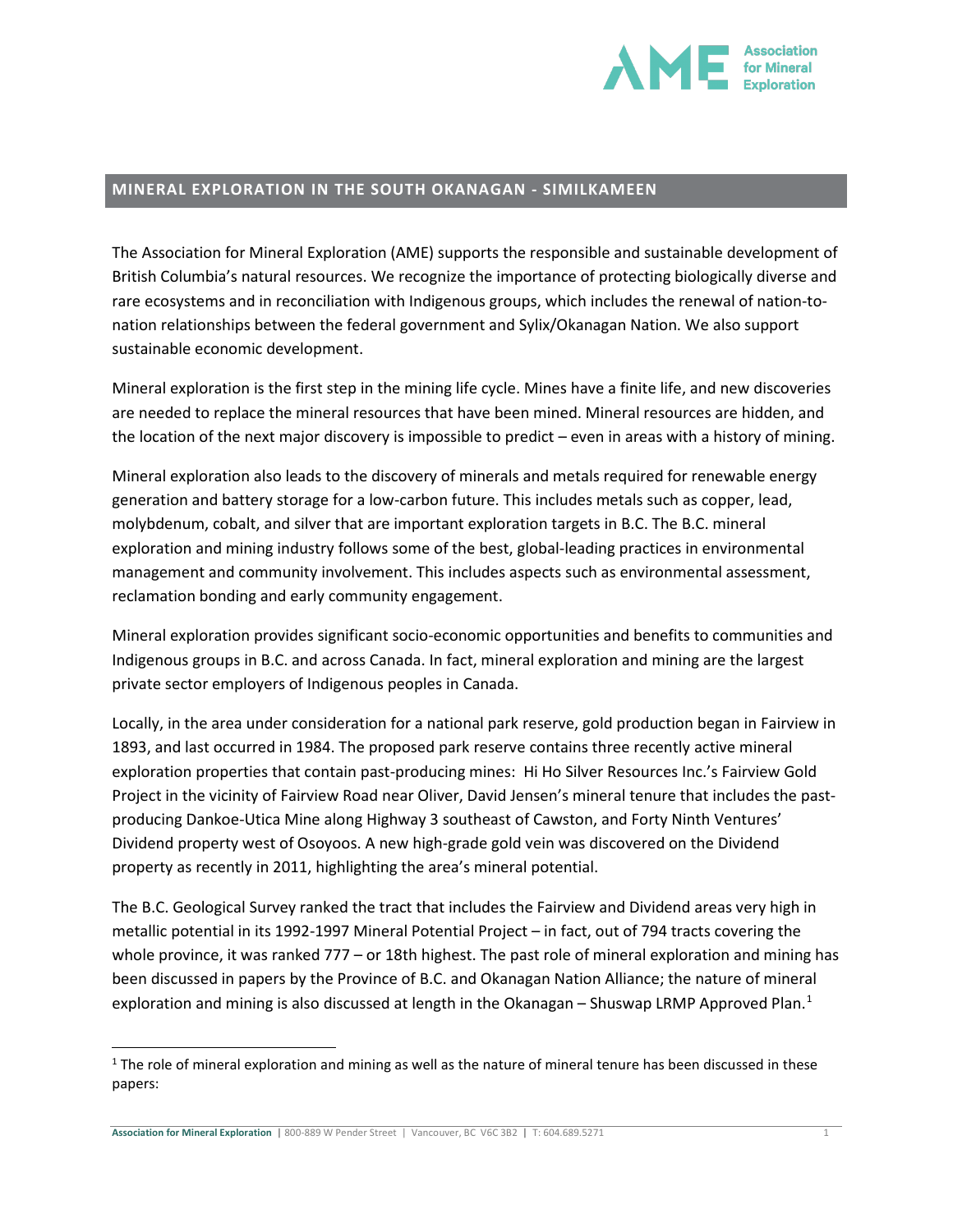

The future role of mineral tenure, and related activities, however, is not discussed in the paper, *Let's Talk – South Okanagan-Similkameen: An Overview of the Proposed National Park Concept in the South Okanagan-Similkameen, British Columbia.*

# **South Okanagan – Similkameen Proposed National Park Reserve**

Mineral tenure as of February 26, 2019 highlighted in orange.



*Intentions Paper – Protected Areas Framework for British Columbia's South Okanagan Consultation Summary* <http://www.env.gov.bc.ca/bcparks/planning/pdfs/consultation-summary-so-ip.pdf>

Appendices to *Final Report: Assessing Feasibility of a Syilx/Parks Canada Protected Area: Findings and Guiding Concepts*[. https://www.syilx.org/wordpress/wp-content/uploads/2013/02/Appendices-to-Final-Report-Assessing-](https://www.syilx.org/wordpress/wp-content/uploads/2013/02/Appendices-to-Final-Report-Assessing-Feasibility-Findings-and-Guiding-Concepts-Jan-31-2013.pdf)[Feasibility-Findings-and-Guiding-Concepts-Jan-31-2013.pdf](https://www.syilx.org/wordpress/wp-content/uploads/2013/02/Appendices-to-Final-Report-Assessing-Feasibility-Findings-and-Guiding-Concepts-Jan-31-2013.pdf)

#### *Okanagan – Shuswap Land and Resource Management Plan.*

 $\overline{a}$ 

<https://www.for.gov.bc.ca/ftp/toc/external/!publish/SAR/OSLRMP%20full.pdf>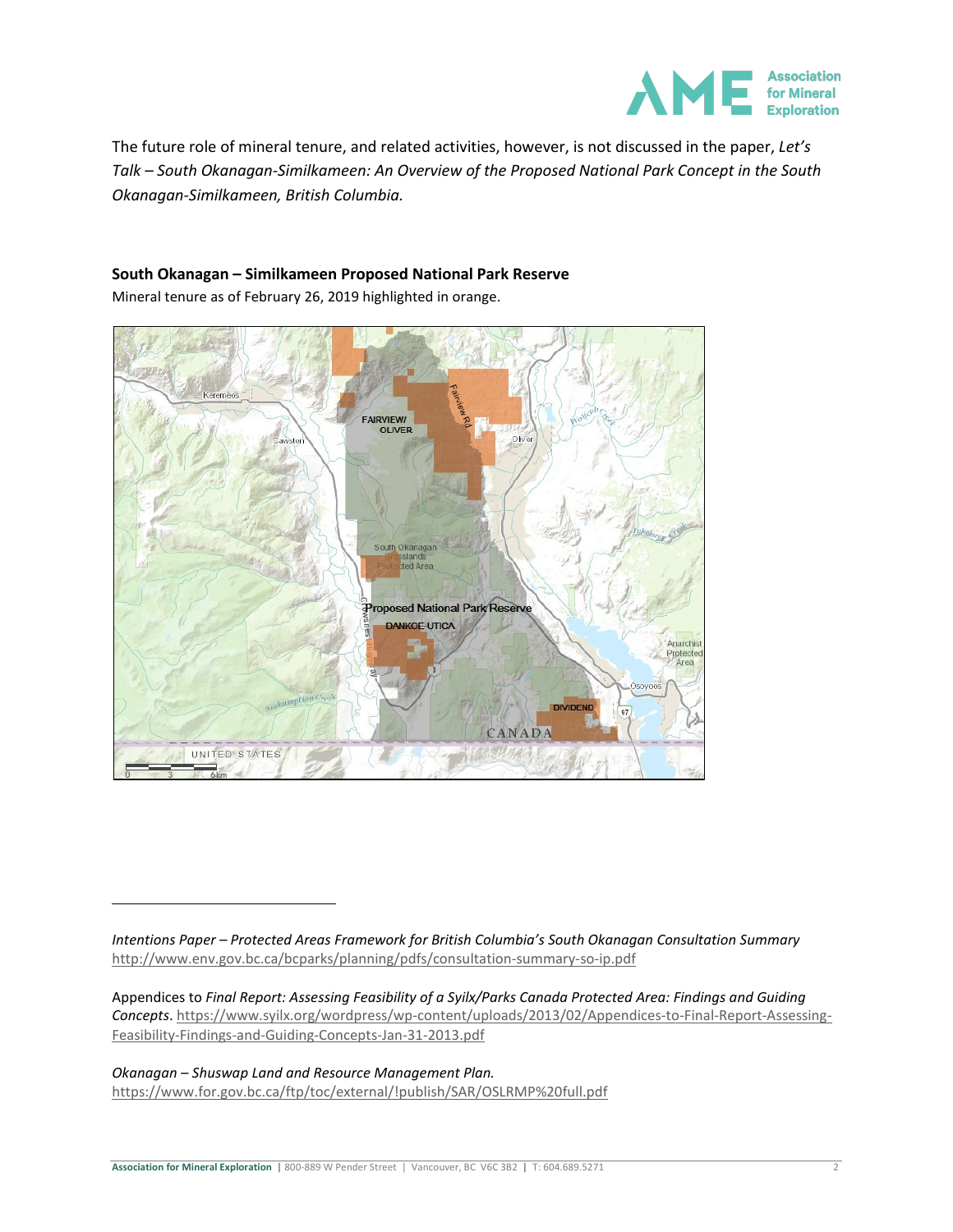

## MODIFICATION OF THE WORKING BOUNDARY

The working boundary of the proposed South Okanagan-Similkameen National Park Reserve closely follows Fairview Road in the vicinity of Fairview (p. 14 of the paper, *Let's Talk – South Okanagan-Similkameen: An Overview of the Proposed National Park Concept in the South Okanagan-Similkameen, British Columbia*.). Much of this area contains overlapping mineral tenure and private land. We request that the mineral potential of this area together with overlapping interests be considered in drawing the final boundaries of the park reserve. We suggest that removing lands along Fairview Road from the reserve and offsetting this removal with adding land with lower mineral potential and similar natural values to the park reserve.

We note that Parks Canada has specifically considered redrawing the boundaries of the proposed park reserve in the past to exclude the Fairview/Oliver Gold Camp. In correspondence between David Jensen, Fairview Gold Mine tenure holder in the Fairview/Oliver Gold Camp, and Doug Harvey, Chief, New Park Proposals (South), Park Establishment Branch, Parks Canada, in January 2009, Mr. Harvey advised David Jensen that a boundary would be changed "so that all of the claims are outside the proposed park". This approach is consistent with that taken in Nahanni National Park Reserve, where the Prairie Creek mine has not been included within the park, and access through the park reserve to support mining activities is provided through the *National Parks Act*. Although the Fairview Road properties have not seen much recent exploration work, there continues to be considerable exploration potential.

Furthermore, a "willing-seller, willing-buyer" strategy along Fairview Road would create a patchwork of park, Crown land and tenure, and private land that would eventually make it impossible to develop a mine. We suggest that there may be the possibility of offsetting this removal with adding land with lower mineral potential and similar natural values to the park reserve.

#### ASSESSMENT OF MINERAL POTENTIAL

As outlined above, the area of the proposed South Okanagan National Park is underlain by some of the highest mineral potential rocks in the province. Ensuring that areas with high mineral potential, such as the Fairview camp, lie outside the national park reserve would provide certainty that mineral potential continues to be an important consideration in land use planning. In order to properly assess the mineral potential before finalizing the park boundaries more detailed, current research, similar to what was conducted prior to the expansion of Nahanni National Park Reserve would be required. We request that such work is conducted before finalizing the park reserve boundary.